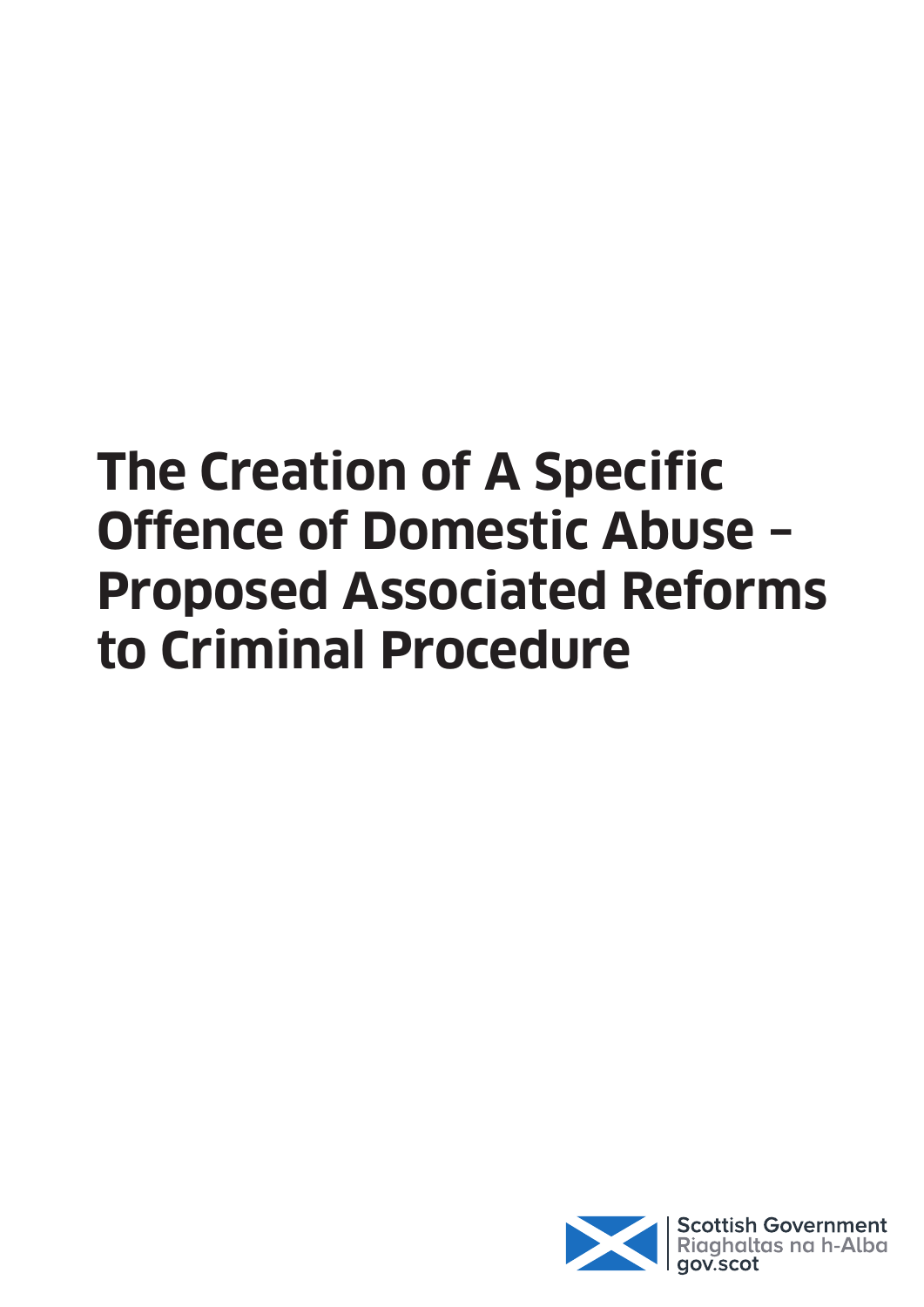# **THE CREATION OF A SPECIFIC OFFENCE OF DOMESTIC ABUSE – PROPOSED ASSOCIATED REFORMS TO CRIMINAL PROCEDURE**

**FOREWORD BY THE CABINET SECRETARY FOR JUSTICE**

**PURPOSE AND OVERVIEW**

**PROTECTION PRIOR TO AND DURING TRIAL:**

**• BAIL CONDITIONS** 

**PROTECTION DURING TRIAL:**

- **ACCUSED PERSONS CONDUCTING THEIR OWN DEFENCE**
- **EXPERT EVIDENCE RELATING TO THE BEHAVIOUR OF THE COMPLAINER**

**PROTECTION AFTER TRIAL:**

 **MANDATORY CONSIDERATION BY THE COURT OF IMPOSITION OF A NON-HARASSMENT ORDER UPON CONVICTION**

**WHAT HAPPENS NEXT**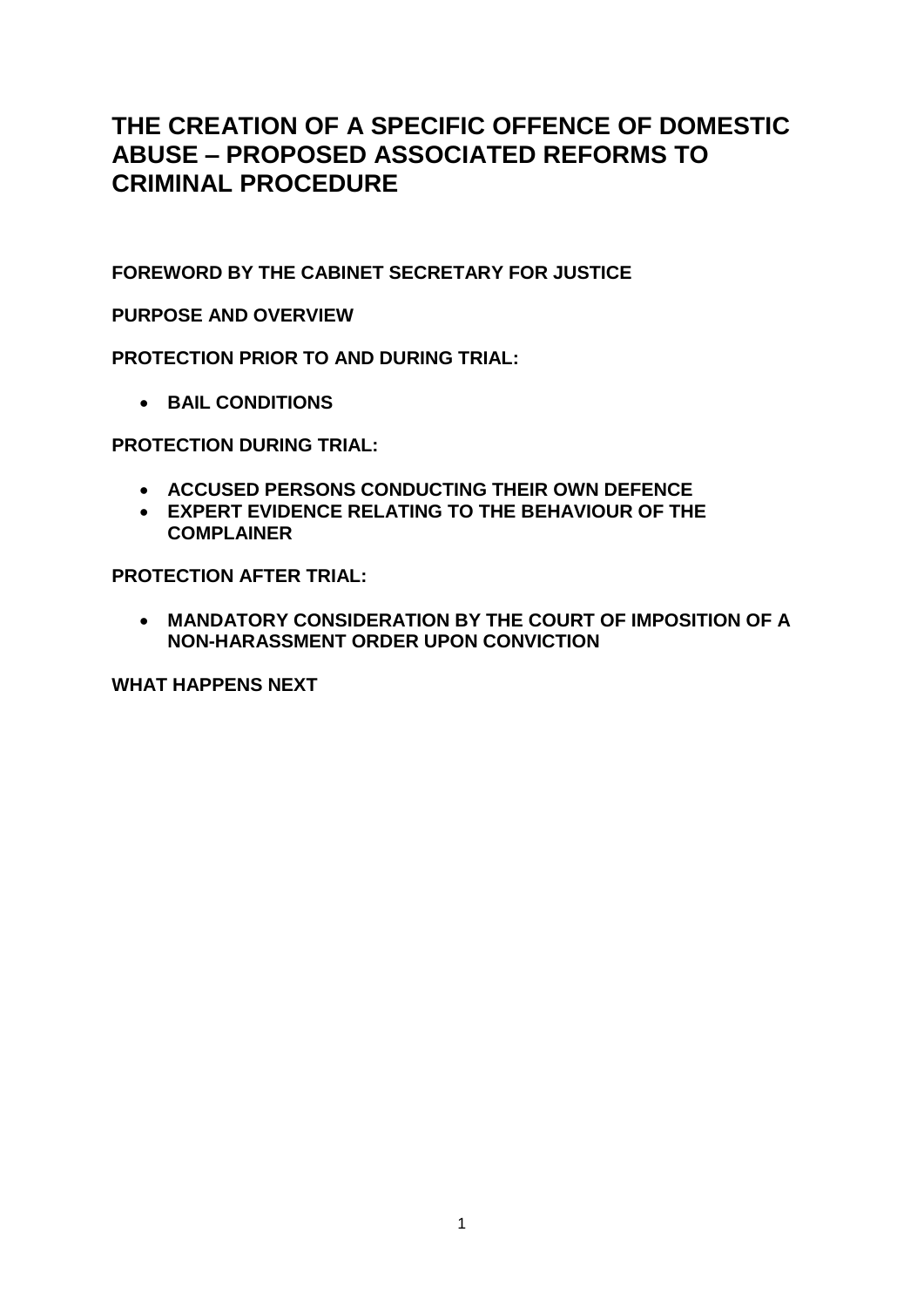# **FOREWORD BY THE CABINET SECRETARY FOR JUSTICE**

We know that far too many people are suffering in abusive relationships.

Recent statistics shown that nearly 60,000 incidents of domestic abuse were recorded by Police Scotland in 2014/15. And we know this is an under-estimate of the true extent of domestic abuse with many cases never being reported to the police.



That is why we are going to legislate in this Parliamentary year to create a new domestic abuse offence. This offence, which was consulted upon between December 2015 and April 2016, will criminalise the complex coercive and controlling behaviour that for many victims is their experience of domestic abuse.

We are currently considering carefully the feedback offered including how best to ensure the offence acknowledges the impact of domestic abuse on children and this document does not discuss potential changes to the terms of the offence. Separate engagement will be undertaken as changes to the offence are considered.

In offering views on the draft offence as part of our recent consultation, we have noted many stakeholders suggested that the way in which the justice system handles domestic abuse cases needs to be modernised. Stakeholders have indicated that the protections offered to complainers in domestic abuse cases is lacking with reforms necessary to ensure our justice system operates in a modern and responsive way when dealing with domestic abuse cases.

It is of course critical that the proper administration of justice is carried out in all criminal cases and we consider the four areas included within this paper will modernise how the justice system deals with domestic abuse cases appropriately and effectively.

If you would like to offer views, please do so through the contact details at the end of this document.

While legislation can only provide some of the answers in tackling domestic abuse, I firmly believe that the reforms summarised in this paper coupled with the creation of the domestic abuse offence will help put Scotland firmly at forefront of efforts across the world to address the scourge of domestic abuse.

Michael Matheson MSP Cabinet Secretary for Justice Scottish Government October 2016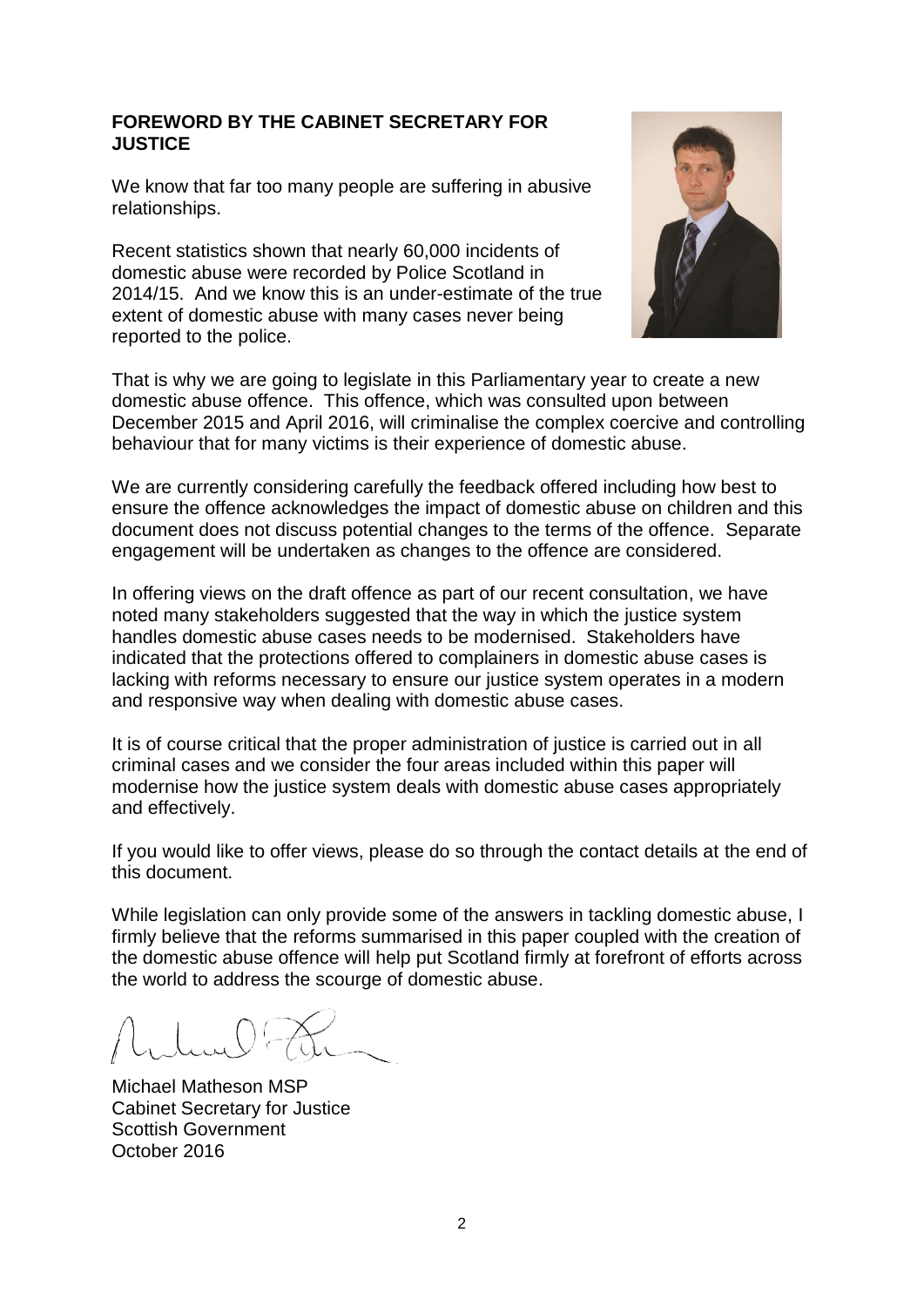# **PURPOSE AND OVERVIEW**

- 1 The purpose of this document is to provide details of a number of reforms proposed to criminal procedure that relate to the creation of a specific offence of domestic abuse.
- 2 The Scottish Government has been exploring the creation of a specific offence of domestic abuse. We held a consultation between April and June 2015 on the principle of developing such an offence. The analysis of responses received to this consultation revealed broad support, but a range of views as to how best to develop the offence.
- 3 We therefore prepared a further consultation on the terms of a specific domestic abuse offence that was held between December 2015 and April 2016. An analysis of responses received to this second consultation was recently published. The Scottish Government is currently considering the views offered in respect of how the draft offence could be improved. This paper does not, therefore, respond specifically to those issues which are being considered separately.
- 4 However, in developing a specific offence of domestic abuse, we have also been considering whether some associated changes to criminal procedure and the law of evidence are merited to accompany the creation of the offence. Some consultees also raised the issue of whether some specific associated changes to criminal procedure were required in responding to the most recent domestic abuse offence consultation.
- 5 Our consideration was informed by views offered by stakeholders that there are clear parallels between some types of sexual offending and domestic abuse in that committal of both types of offences can often be accompanied by the exercise of control by the perpetrator over the complainer in a particularly intrusive and intimate way.
- 6 There are well-established rules of criminal procedure and evidence contained within the Criminal Procedure (Scotland) Act 1995 that relate only to certain sexual offences. This document outlines four reforms we are considering including in the forthcoming Bill, as announced by the First Minister in the Scottish Government"s Programme for Government on Tuesday 6 September 2016 that will create a new domestic abuse offence.
- 7 These reforms are linked to existing provision in the area of sexual offending, but we have considered each reform on its own merits. We are proposing them as we consider they are a necessary and proportionate approach to take in respect of ensuring the creation of a domestic abuse offence is accompanied by necessary safeguards to stop the potential for further abuse of the complainer to take place through the court process and to provide courts with contextual information to assist with decision-making.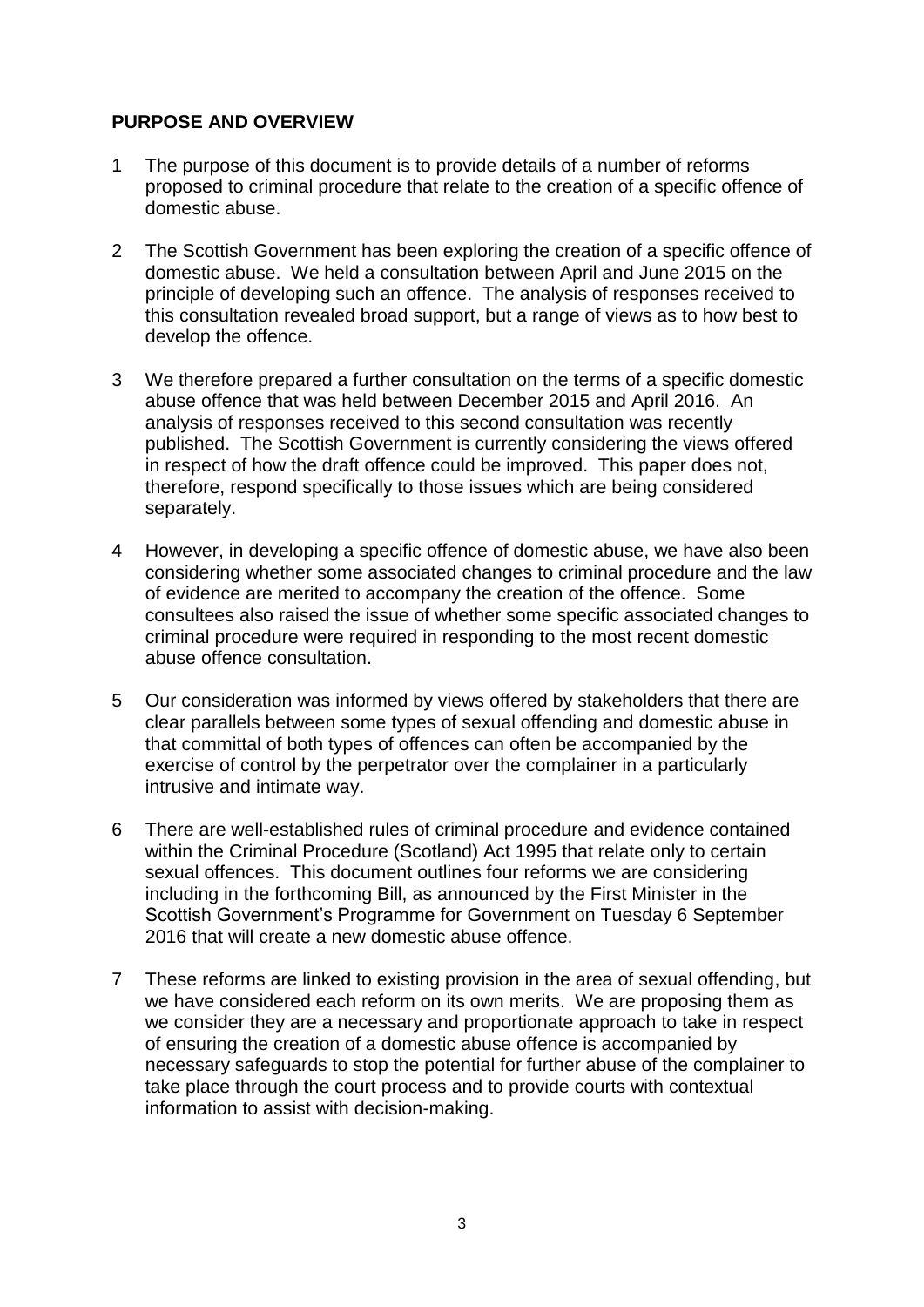- 8 In this document, we refer to 'the accused', 'the complainer', 'the offender' and "the victim". These are used where the context requires it and are legal terms used in this document given the specific context of the policy under discussion.
- 9 By accused, we are referring to the person accused of committing the alleged domestic abuse offence. By complainer, we are referring to the person against whom the alleged domestic abuse offence is said to have been committed. By offender, we are referring to the person convicted of the domestic abuse offence. By victim, we are referring to the person against whom the domestic abuse offence has found to be committed.
- 10 If you would like to offer views, details of how to do so are contained in the "What Happens Next" part of this document.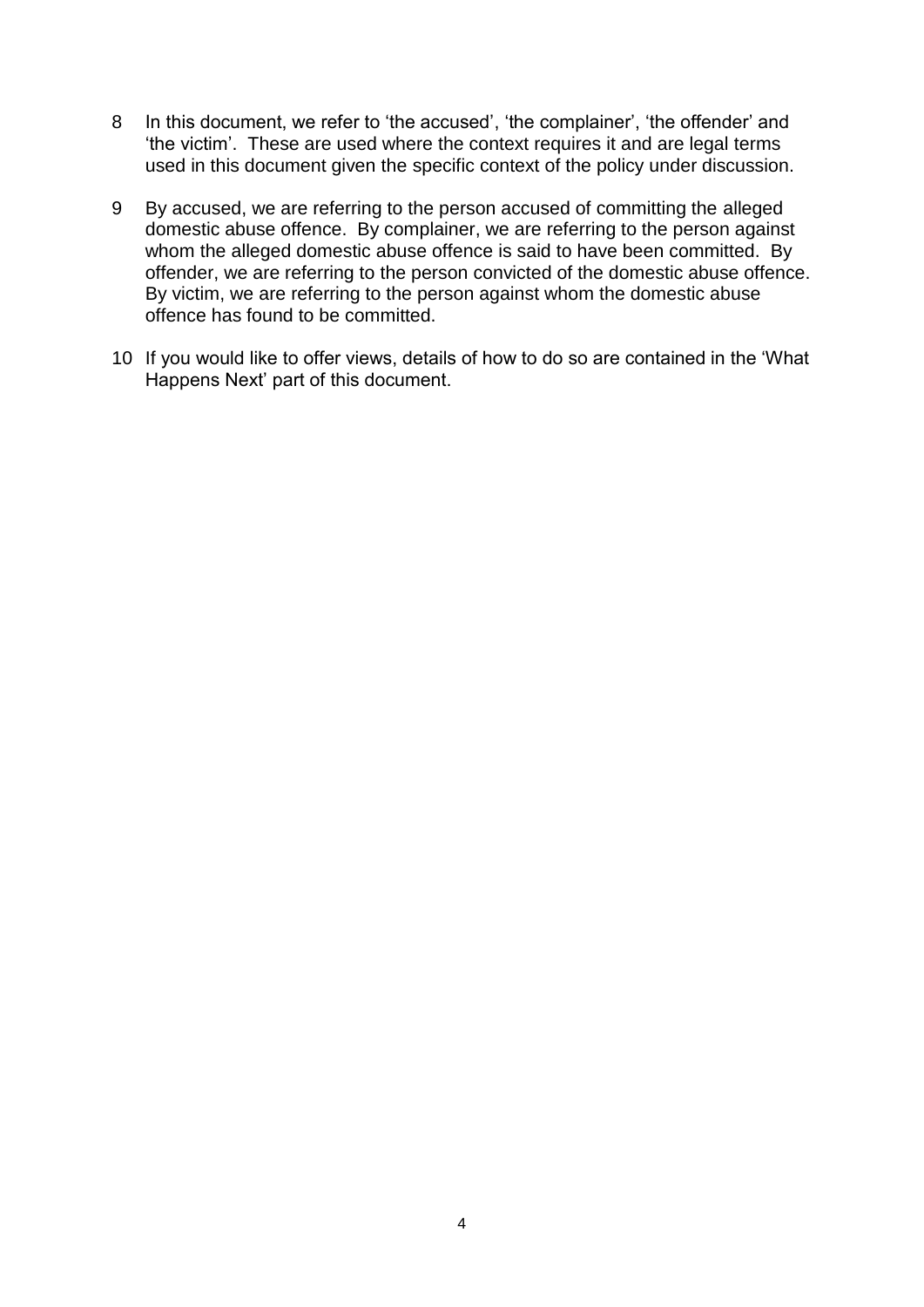# **PROTECTION PRIOR TO AND DURING TRIAL – BAIL CONDITIONS**

# **What is proposed - summary**

11 A new standard condition of bail that prohibits an accused when they are charged with domestic abuse offences from obtaining precognitions or statements from a complainer except through a solicitor.

### **What is proposed – further detail**

- 12 The standard set of bail conditions, which are applied in all cases where an accused individual is released on bail, are listed at section 24(5) of the Criminal Procedure (Scotland) Act 1995 ("the 1995 Act").
- 13 Amongst the standard conditions are requirements that the accused attends court as required, does not commit any further offences, does not interfere with witnesses or behave in a way that would cause witnesses alarm or distress, and that the accused must make himself or herself available for the purpose of enquiries or reports which would assist the court in dealing with the case.
- 14 Along with these standard conditions that apply whatever offence is alleged to have been committed, a particular standard condition applies (section 24(5)(e) of the 1995 Act) where the offence in question is one to which section 288C of the 1995 Act applies. Section 288C is a list of certain sexual offences.
- 15 The additional standard condition has the effect of prohibiting persons accused of any of the offences listed in section 288C from seeking to obtain precognitions or statements concerning the subject matter of the offence from the complainer, other than by way of a solicitor.
- 16 The reason for this existing standard condition operating in relation to certain sexual offences is to prevent an accused seeking to use the processes of the justice system to re-victimise the complainer. An accused may, for example, seek to intimidate the complainer by directly taking statements from them.
- 17 We consider that domestic abuse has a number of characteristics in common with sexual abuse. These include in particular the exercise of control in an especially intrusive and intimate way by the perpetrator over the victim. Indeed, the attempted exercise of such control is likely to be a more essential feature of domestic abuse offences than of sexual offences in general, given that the former must necessarily involve an intimate relationship between the accused and the complainer while the latter do not.
- 18 With this in mind, we consider the protection of an additional bail condition is appropriate in domestic abuse cases.
- 19 In terms of what domestic abuse cases this bail condition should apply to, we consider it should apply for anyone accused of the new domestic abuse offence.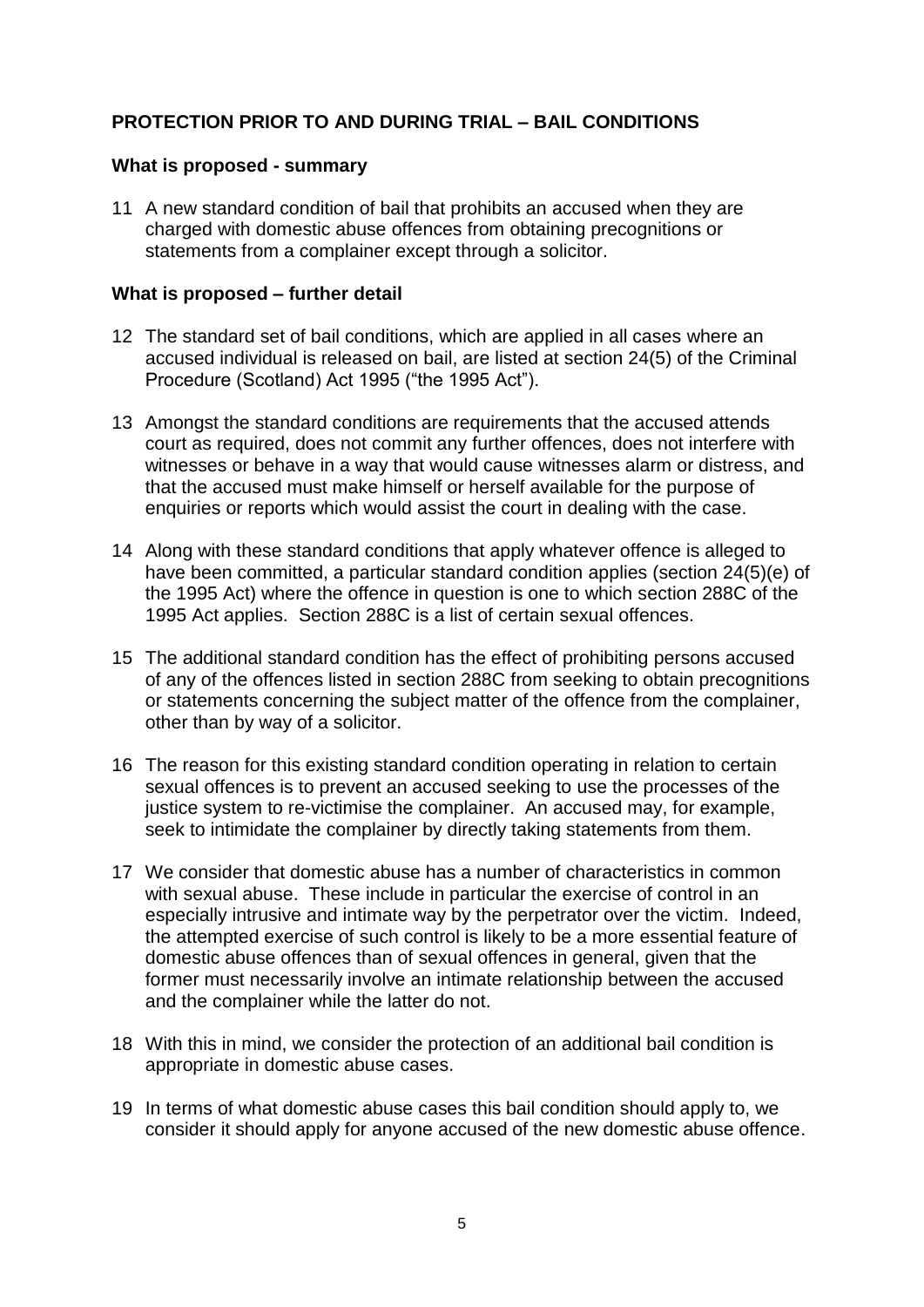- 20 In addition, we consider that the harm which the additional bail condition is designed to avert can take place in a wider range of cases than simply in relation to the new domestic abuse offence. For example, we consider such harm can take place where an offence is general in nature (e.g. threatening and abusive behaviour) but was committed in the context of domestic abuse.
- 21 The Abusive Behaviour and Sexual Harm (Scotland) Act 2016 includes provision (section 1) that creates a new statutory aggravation where an offence consists of abuse of a partner or ex-partner. This domestic abuse aggravator will mean that offences associated with domestic abuse, but not fitting the specific terms of the domestic abuse offence (e.g. where it consists of a single incident and there is no course of conduct) will officially be labelled as offences associated with domestic abuse.
- 22 We consider the new standard bail condition should also apply to where the domestic abuse aggravation has been added to an offence.

# **Benefit of what is proposed**

23 The introduction of a new standard bail condition will help reduce the likelihood of accused persons using the processes of the justice system to exert undue control and influence over the complainer, helping minimise the trauma for the complainer while still ensuring the proper administration of justice is achieved.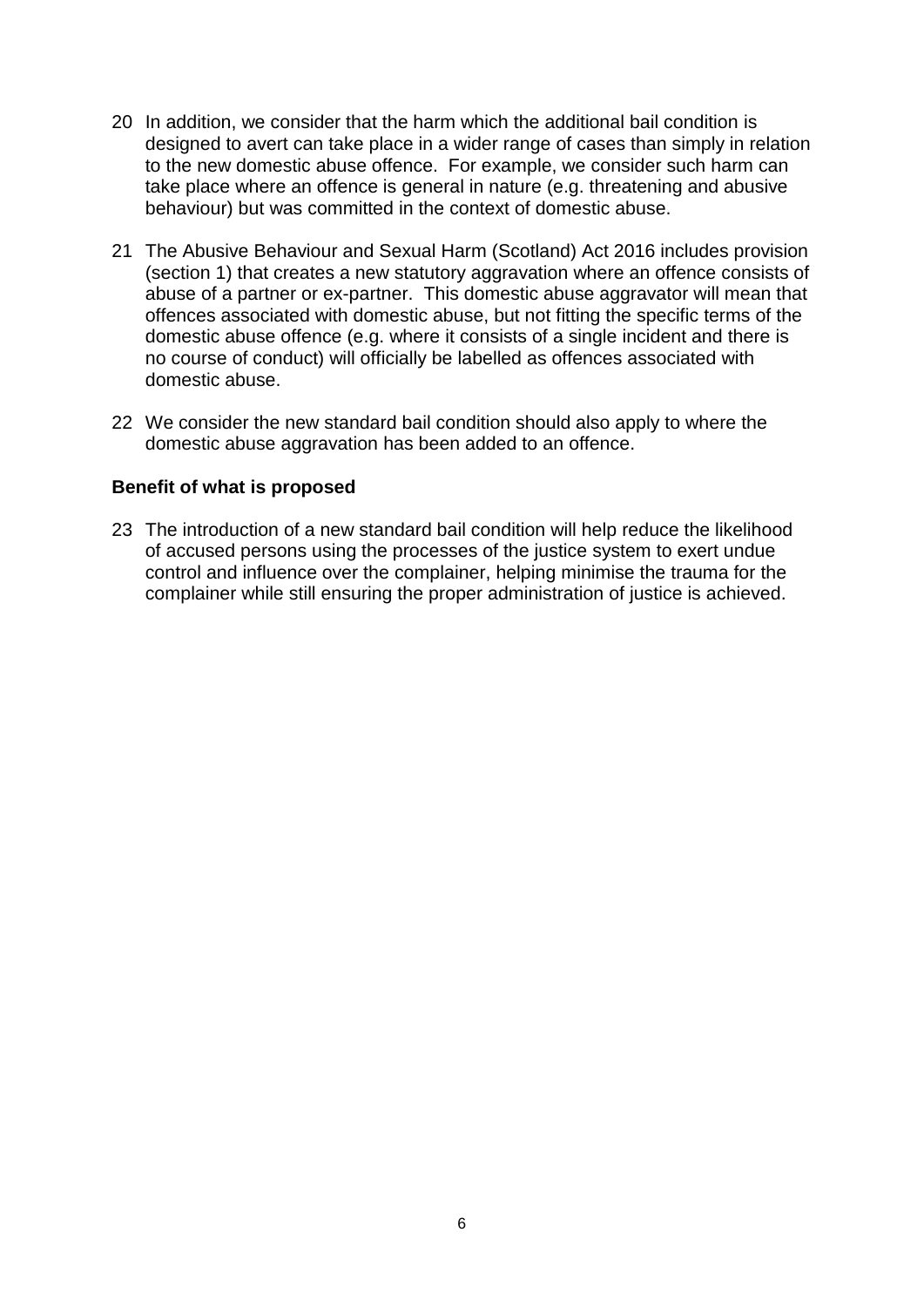# **PROTECTION DURING TRIAL:**

# **ACCUSED PERSONS CONDUCTING THEIR OWN DEFENCE**

# **What is proposed – summary**

24 A ban on the accused conducting their own defence when they are charged with domestic abuse offences.

# **What is proposed – further detail**

- 25 Sections 288C, 288E and 288F of the 1995 Act contain provisions prohibiting an accused person from conducting their own defence. Section 288C imposes the prohibition in relation to certain sexual offences. Section 288D does so in relation to certain serious offences involving child witnesses under the age of 12. And section 288F gives the court a power to prohibit the accused from conducting their own defence where a vulnerable witness is to give evidence. Vulnerable witness is defined in section 271(1) of the 1995 Act to include complainers in offences involving domestic abuse.
- 26 Under these arrangements, the court must notify the accused that the hearing must be conducted by a lawyer. Section 288D of the 1995 Act provides that the court may appoint a solicitor at its own hand for this purpose. Under section 22(1)(dd) of the Legal Aid (Scotland) Act 1986, legal aid is automatically available where section 288D applies.
- 27 We consider it is appropriate to extend this ban to any accused charged with the domestic abuse offence. We consider similar considerations as noted in the proposal to prohibit the precognition/taking of statements by an accused also apply in this area.
- 28 In particular, the risk of the trial process being misused to further intimidate and control the complainer, which the existing prohibition addresses in sexual offence cases, is just as real in domestic abuse cases.
- 29 It is the case that complainers in cases arising from the new domestic abuse offence might be protected as vulnerable witnesses by existing legislation. However, this is not automatic and we consider there is a clear justification that an explicit ban should operate to avoid any doubt about an accused being able in any circumstances to conduct their own defence in domestic abuse cases.
- 30 For similar reasons as noted above, we consider the ban should also operate in relation to where the domestic abuse aggravation has been added to an offence.

# **Benefit of what is proposed**

31 The introduction of an outright ban on accused persons conducting their own defence in domestic abuse cases will be to help reduce the likelihood of accused persons using the processes of the justice system to exert undue control and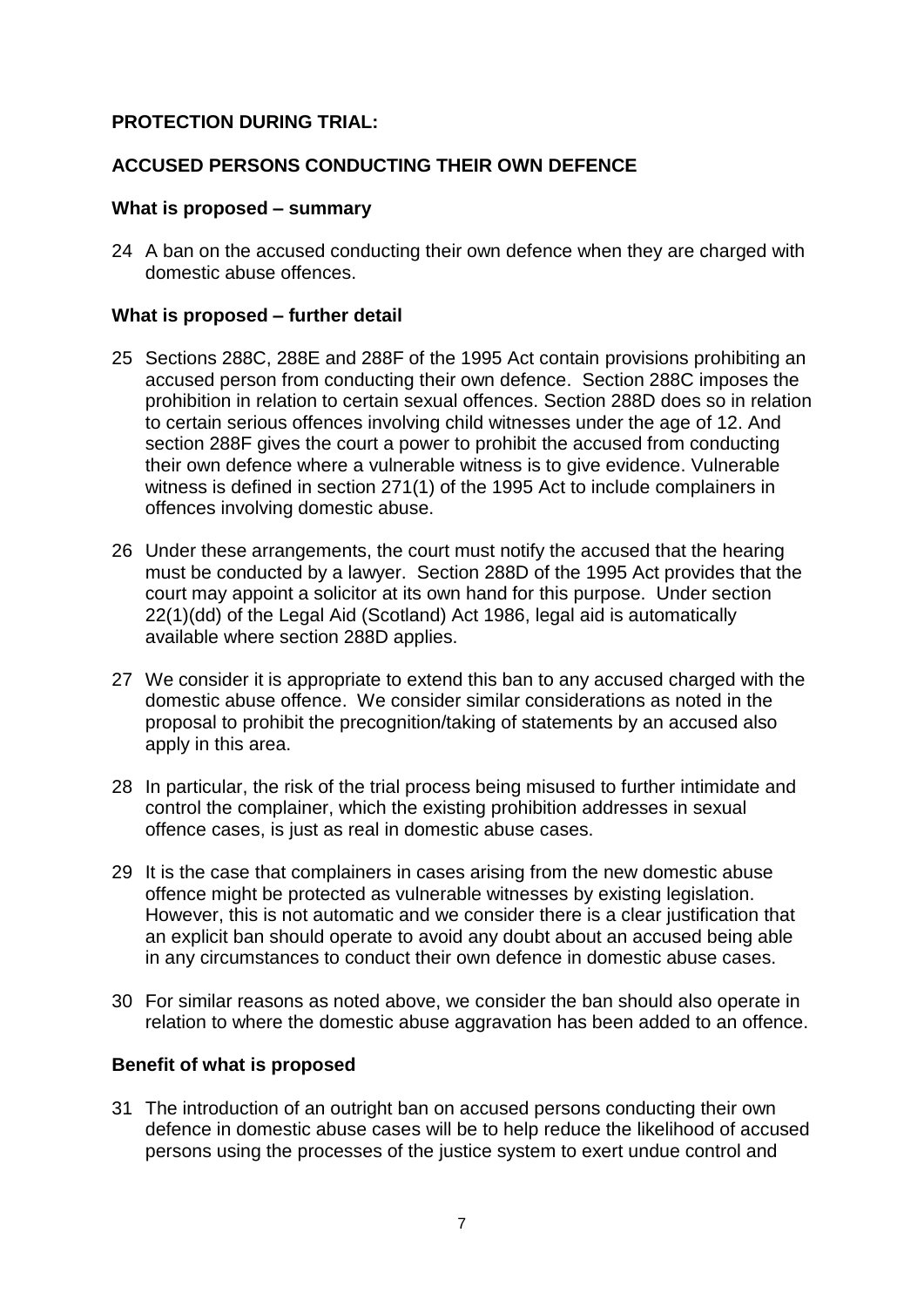influence over the complainer, help minimise the trauma for the complainer while still ensuring the proper administration of justice is achieved.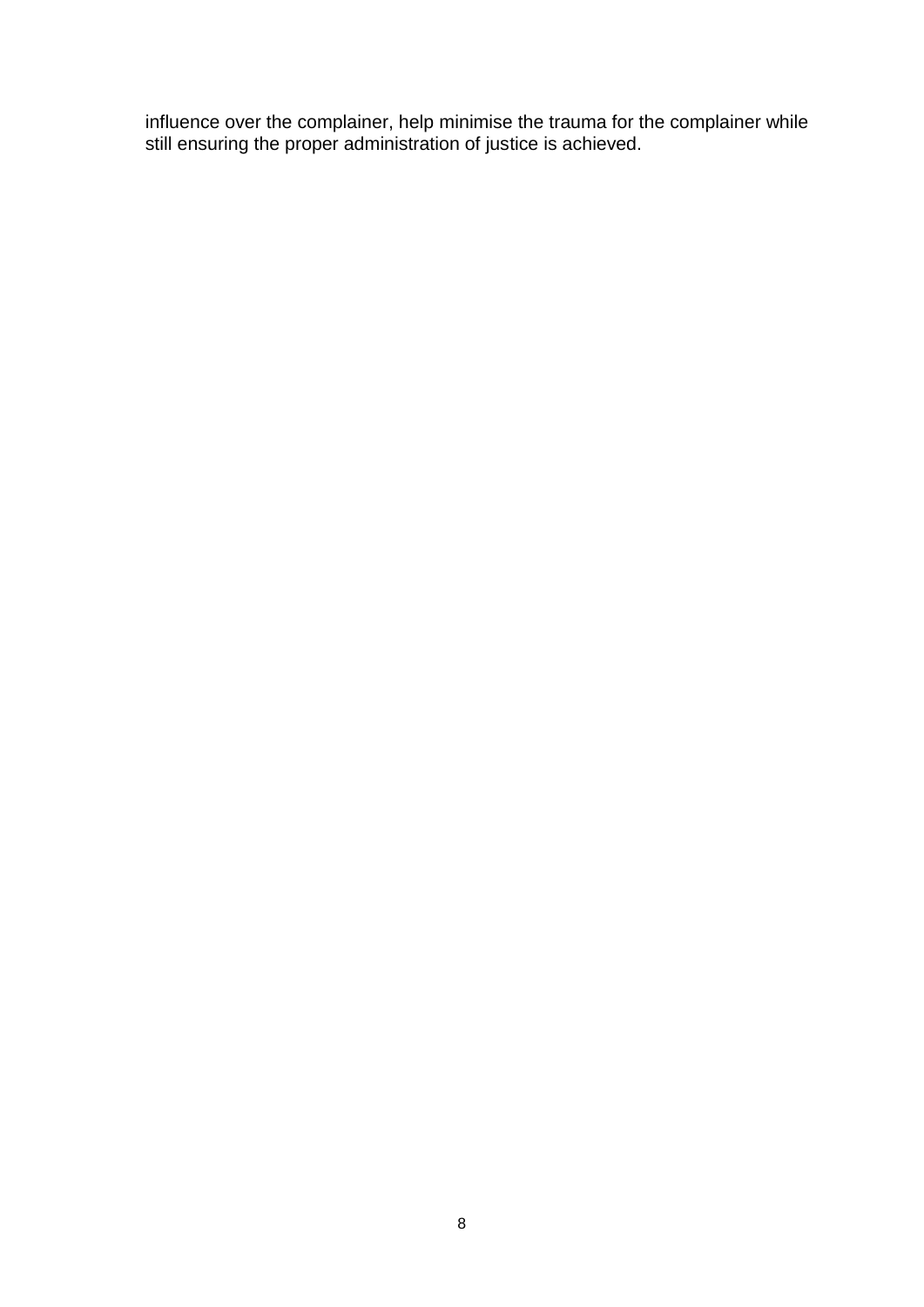# **EXPERT EVIDENCE RELATING TO THE BEHAVIOUR OF THE COMPLAINER**

# **What is proposed – summary**

32 The introduction of expert evidence relating to the behaviour of the complainer in domestic abuse offence cases.

# **What is proposed – further detail**

- 33 In criminal trials, assessing a witness"s credibility is considered a matter for the jury. The evidence of expert witnesses regarding normal human nature and behaviour is usually inadmissible, and evidence as to the credibility of a witness is generally not admissible unless it is also relevant to a fact in issue at the trial or is evidence of mental illness.
- 34 Section 275C of the 1995 Act was introduced to allow expert evidence to rebut any inference adverse to the complainer's credibility or reliability as a witness which might otherwise be drawn from her or his behaviour or statements after the offence was committed. This is an exception to the usual rule that the credibility or reliability of any witness is a matter for the jury. This exception operates in relation to certain sexual offences.
- 35 The exception was made because there is considerable research that demonstrates that an alleged victim of a sexual offence may respond in a number of ways and their reaction may be something with which members of a jury may be completely unfamiliar. For example, a complainer may appear very calm and not demonstrate distress, and the court or jury members may expect distress to be shown in a 'normal' reaction.
- 36 We consider the same situation can arise with domestic abuse in that the complainer may well – for example – continue to reside with the accused, give all the appearance of being in a happy relationship and may well co-operate with their partner/ex-partner in the matter of the upbringing of children during and following an offence being committed. For the court or members of a jury, such activity by the complainer could seem to undermine the credibility of the allegations they have made.
- 37 In this situation, expert evidence could demonstrate to the court/jury why actually such behaviour may be seen as an understandable reaction in the situation the complainer finds themselves in.

# **Benefit of what is proposed**

38 The introduction of permitting expert evidence relating to the behaviour of the complainer in domestic abuse cases would enable the court/jury to be provided with expert opinion on the range of reactions and decision-making typical of persons traumatised by domestic abuse, i.e. on matters that may be beyond the experience of the court/jury and on which they may harbour misconceptions. This will assist the court/jury in reaching a just decision.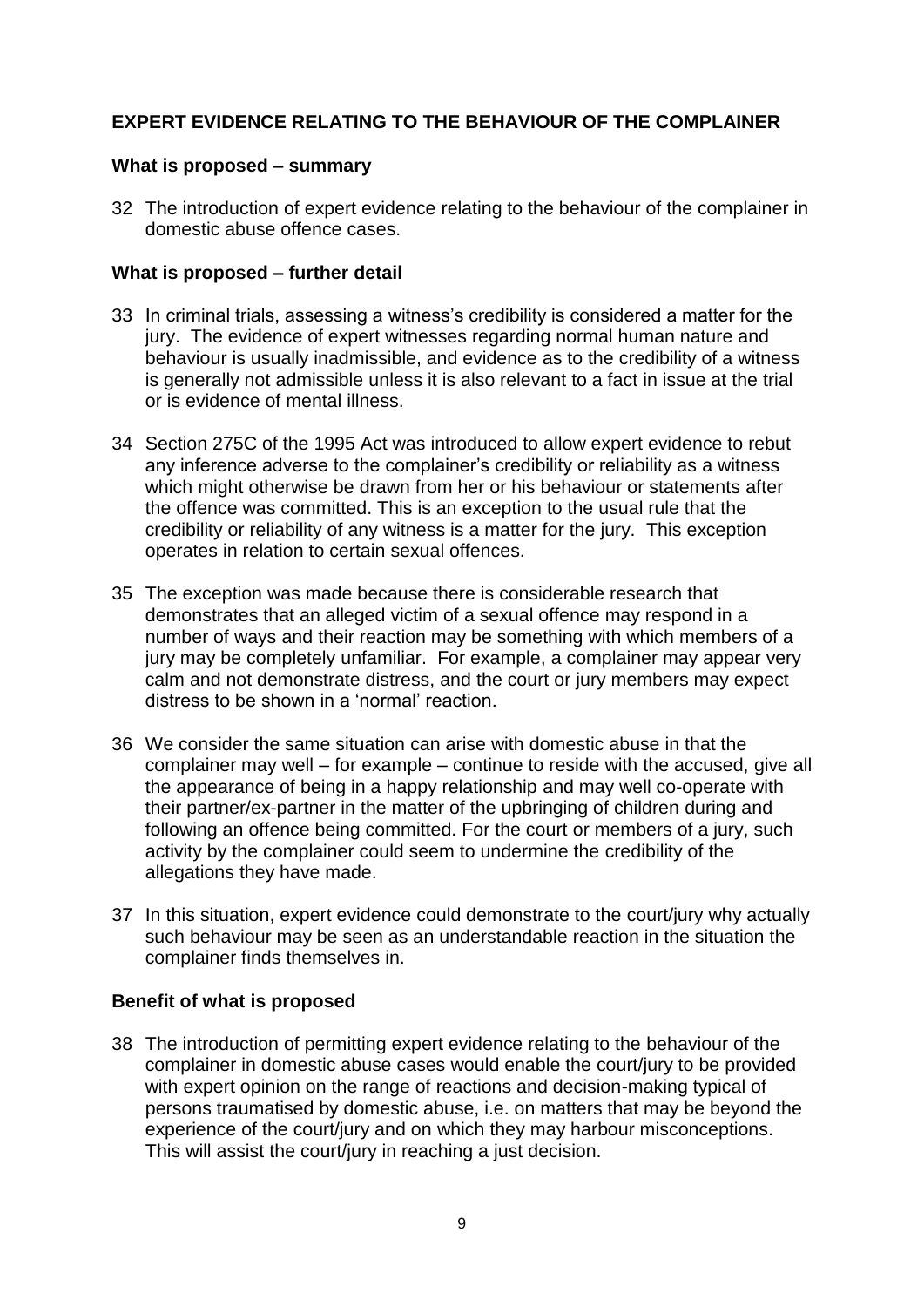# **PROTECTION AFTER TRIAL:**

# **MANDATORY CONSIDERATION BY THE COURT OF IMPOSITION OF A NON-HARASSMENT ORDER UPON CONVICTION**

# **What is proposed – summary**

39 The court will be required to always consider whether to impose a criminal nonharassment order following an offender being convicted of domestic abuse offences.

# **What is proposed – further detail**

- 40 Section 234A of the 1995 Act empowers criminal courts to make nonharassment orders (NHOs). NHOs require offenders to refrain from specified conduct in relation to the victim. For example, the NHO could specify that the offender should not approach the victim"s house and/or place of work.
- 41 Currently, a prosecutor is required to apply to court to consider imposing a criminal NHO following conviction. The court may make the NHO if it is satisfied on the balance of probabilities that it is appropriate to do so to protect the victim from harassment or further harassment.
- 42 In considering an application for a NHO, the court may, in certain circumstances, have regard to information provided by the prosecutor on previous misconduct by the offender towards the victim. The court will of course also consider the circumstances of the offence the offender has just been convicted of against the victim.
- 43 As noted above, there is no obligation on the court to consider making an NHO unless an application is made by a prosecutor and there is no obligation on prosecutors to make such an application. Where an application is considered by the court there is no obligation on the court to provide reasons for its decision be that whether to grant or reject the application.
- 44 We propose to strengthen the use of NHOs by requiring the court to consider whether an NHO is appropriate in every case where an offender is convicted of the new domestic abuse offence or an offence with the domestic abuse aggravation. This would remove the need for an application by the prosecutor in those cases and would ensure the protection needs of victims are always directly considered by the court.
- 45 The intention is that the court will be able to seek information about the offender, and in certain circumstances, the offender"s criminal record, from the prosecutor as part of the court's consideration of the merits of making an NHO. We propose that the court should provide reasons for its decision to make or refuse to make an NHO.

# **Benefit of what is proposed**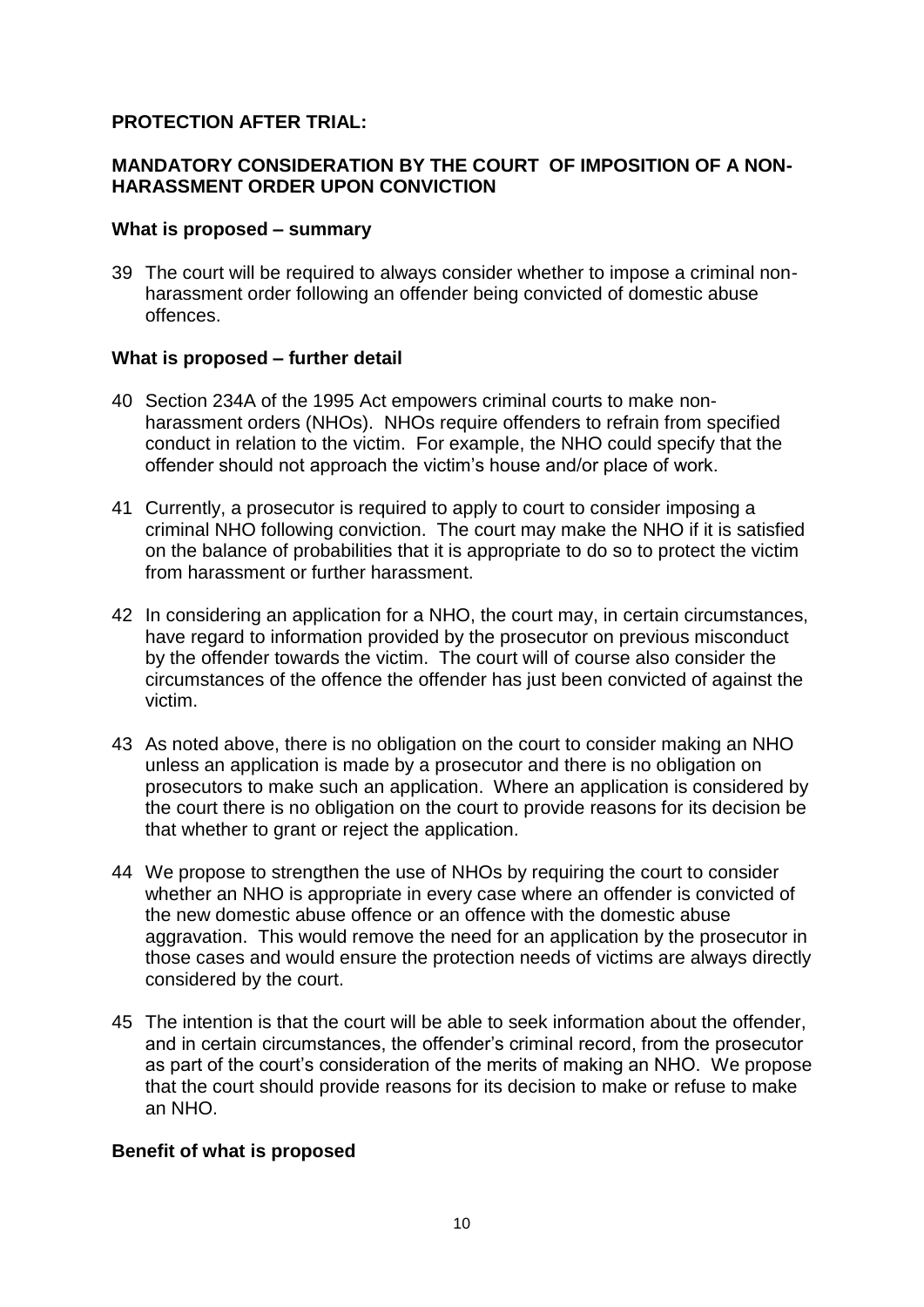46 Requiring a court to always consider imposing a criminal NHO in all cases where an offender has been convicted of domestic abuse offences will strengthen the operation of NHOs, enhancing protection for victims and reduce the administrative burden on prosecutors.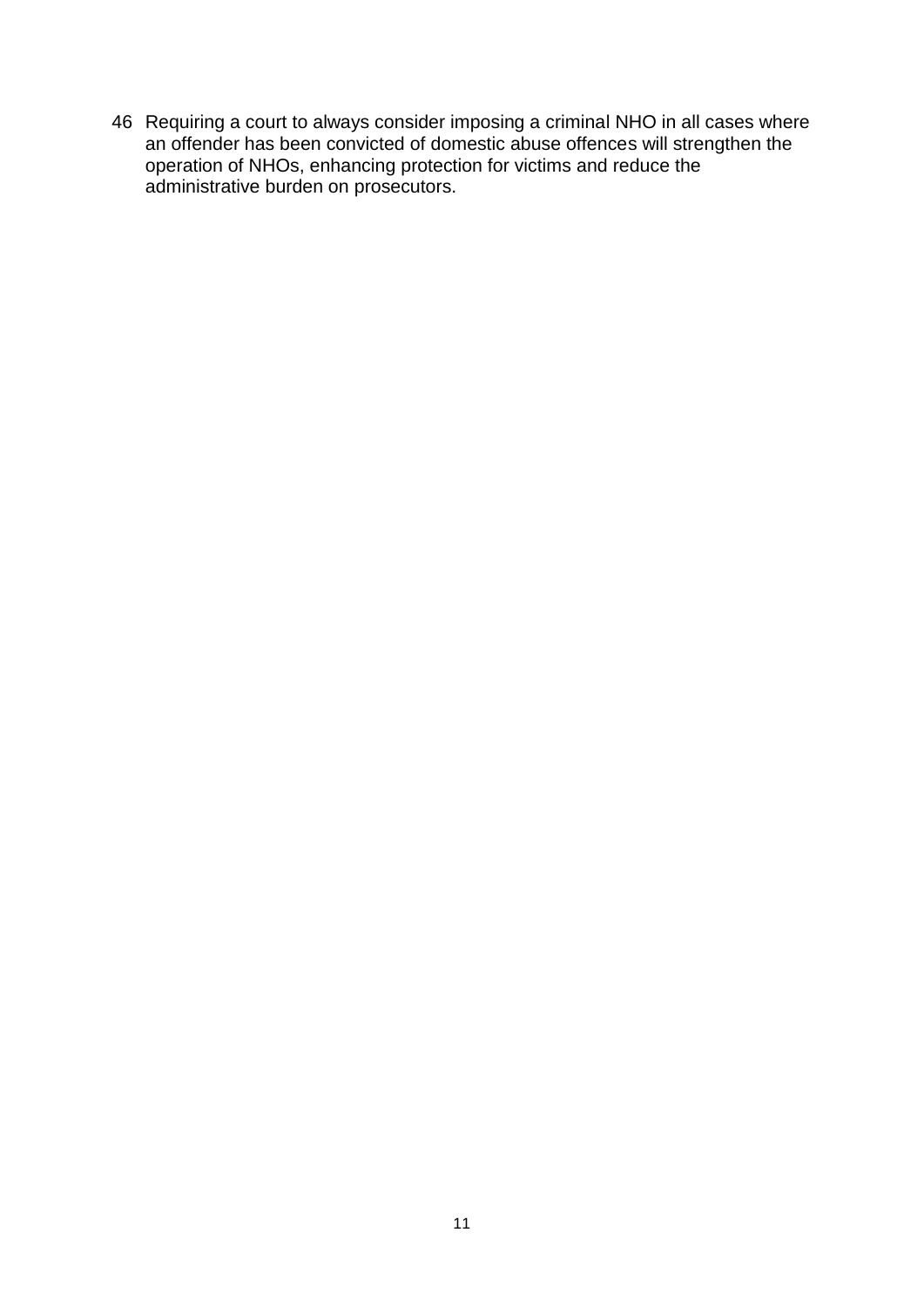# **WHAT HAPPENS NEXT**

- 47 The First Minister announced on 6 September 2016 that the Scottish Government would introduce into Parliament a Domestic Abuse Bill during the Parliamentary year 2016/17.
- 48 The Scottish Government is considering whether to include within this Bill the ancillary provisions as detailed in this document. If you would like to offer views on the proposals, please do so in one of the following ways:
	- $\bullet$  By email Philip.lamont@gov.scot
	- By post Philip Lamont, Room GWR, St Andrew"s House, Regent Road, Edinburgh, EH1 3DG
- 49 If you consider there are other ancillary provisions that should also be considered for inclusion in the Bill, please let us know using the contact details above.
- 50 Separate from the publication of this paper, the Scottish Government is continuing to consider the feedback offered to the draft domestic abuse offence. This includes in relation to feedback suggesting that the offence requires to be strengthened to acknowledge the impact domestic abuse has on children. This document does not include details of potential changes to the offence and we will continue to engage with stakeholders over the terms of the draft offence before we introduce a Bill into Parliament in year 1 of this Parliamentary session.

Criminal Justice Division Scottish Government October 2016